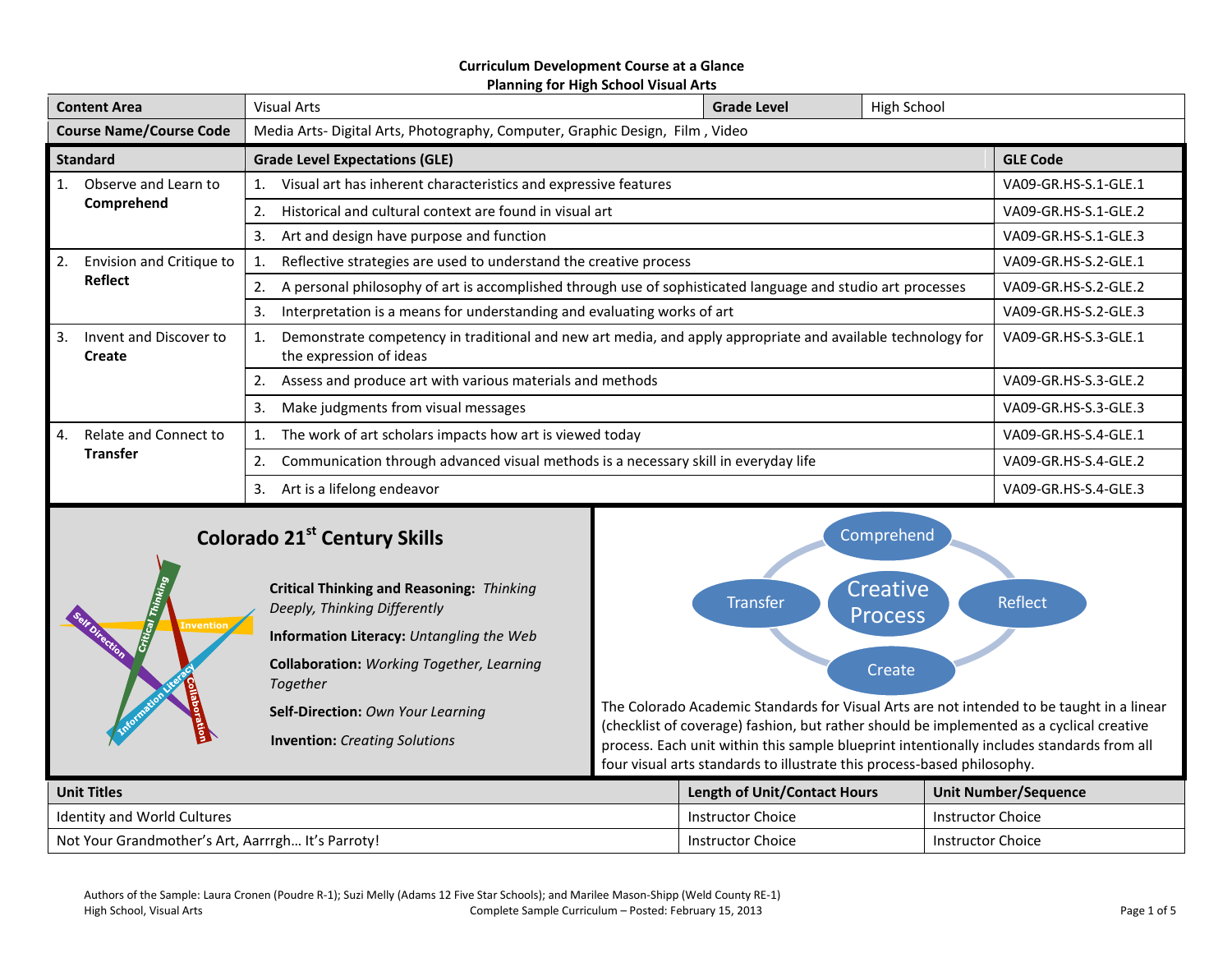| <b>Unit Title</b>                                     | Identity and World Cultures                                                                                                                                                                                                                                                                                                                                                                                                                   |                                                                                          | <b>Length of Unit</b>                                                                                                                                                                                                                                                        | <b>Instructor Choice</b> |  |
|-------------------------------------------------------|-----------------------------------------------------------------------------------------------------------------------------------------------------------------------------------------------------------------------------------------------------------------------------------------------------------------------------------------------------------------------------------------------------------------------------------------------|------------------------------------------------------------------------------------------|------------------------------------------------------------------------------------------------------------------------------------------------------------------------------------------------------------------------------------------------------------------------------|--------------------------|--|
| <b>Focusing Lens(es)</b>                              | Complexity                                                                                                                                                                                                                                                                                                                                                                                                                                    | <b>Standards and Grade</b><br><b>Level Expectations</b><br><b>Addressed in this Unit</b> | VA09-GR.HS-S.1-GLE.1, VA09-GR.HS-S.1-GLE.2, VA09-GR.HS-S.1-GLE.3<br>VA09-GR.HS-S.2-GLE.1, VA09-GR.HS-S.2-GLE.2, VA09-GR.HS-S.2-GLE.3<br>VA09-GR.HS-S.3-GLE.1, VA09-GR.HS-S.3-GLE.2, VA09-GR.HS-S.3-GLE.3<br>VA09-GR.HS-S.4-GLE.1, VA09-GR.HS-S.4-GLE.2, VA09-GR.HS-S.4-GLE.3 |                          |  |
| <b>Inquiry Questions</b><br>(Engaging-<br>Debatable): | Why do various cultures experience and define identity differently in their art? (VA09-Gr.HS-S.1-GLE.1,2,3) and (VA09-Gr.HS-S.2-GLE.3) and (VA09-<br>$Gr.HS-S.4-GLE.1)$<br>Can art reveal our values and beliefs?<br>Why might artists consider the juxtaposition/relationship of the art elements within a composition to add "wow/pop" value, direct the viewer, and/or<br>add emphasis?<br>How is value/worth assigned to a culture's art? |                                                                                          |                                                                                                                                                                                                                                                                              |                          |  |
| <b>Unit Strands</b>                                   | Comprehend/Reflect/Create/Transfer                                                                                                                                                                                                                                                                                                                                                                                                            |                                                                                          |                                                                                                                                                                                                                                                                              |                          |  |
| Concepts                                              | Juxtaposition, Composition, Traditions, Culture, Relationships, Beliefs and Values, Identity, Expressive Features, Media, Variety                                                                                                                                                                                                                                                                                                             |                                                                                          |                                                                                                                                                                                                                                                                              |                          |  |

| <b>Generalizations</b><br>My students will Understand that                                                                                                                                                                                                                                     | <b>Factual</b>                                                                                                           | <b>Guiding Questions</b><br>Conceptual                                                                                                           |  |
|------------------------------------------------------------------------------------------------------------------------------------------------------------------------------------------------------------------------------------------------------------------------------------------------|--------------------------------------------------------------------------------------------------------------------------|--------------------------------------------------------------------------------------------------------------------------------------------------|--|
| Artists draw from their personal values, cultures, and<br>traditions to create works of art that reflect their<br>individual and cultural identity (Inspiration) (VA09-Gr.HS-<br>S.1-GLE.1,2,3) and (VA09-Gr.HS-S.2-GLE.1,2) and (VA09-<br>Gr.HS-S.3-GLE.1,2,3) and (VA09-Gr.HS-S.4-GLE.1,2,3) | What media/materials might an artist use to express<br>their individual identity?                                        | Why would an artist's environment influence their art?<br>Could an artist's environment ever not influence their<br>art? Explain.                |  |
| Artists use characteristics and expressive features of art to<br>create a visual representation that reflects their identity.<br>(Making) (VA09-Gr.HS-S.1-GLE.1,2,3) and (VA09-Gr.HS-<br>S.2-GLE.1,2) and (VA09-Gr.HS-S.3-GLE.1,2,3) and (VA09-<br>Gr.HS-S.4-GLE.1,2,3)                        | How might an artist use line as an expressive element?<br>What shapes or forms might you find in cultural<br>traditions? | Why would an artist use technology or new media to<br>express individual identity rather than drawing or<br>painting or other traditional media? |  |
| Composition can reflect the complexity of an artist's<br>cultural identity. (VA09-Gr.HS-S.1-GLE.1,2,3) and (VA09-<br>Gr.HS-S.2-GLE.1,2) and (VA09-Gr.HS-S.3-GLE.1,2,3) and<br>(VA09-Gr.HS-S.4-GLE.1,2,3)                                                                                       | How do compositions from two or more cultures<br>compare?<br>How od complexity developed in these pieces?                | How can complexity be beautiful or ugly?<br>What contributes to an individual's<br>interpretation/judgment of what is beautiful?                 |  |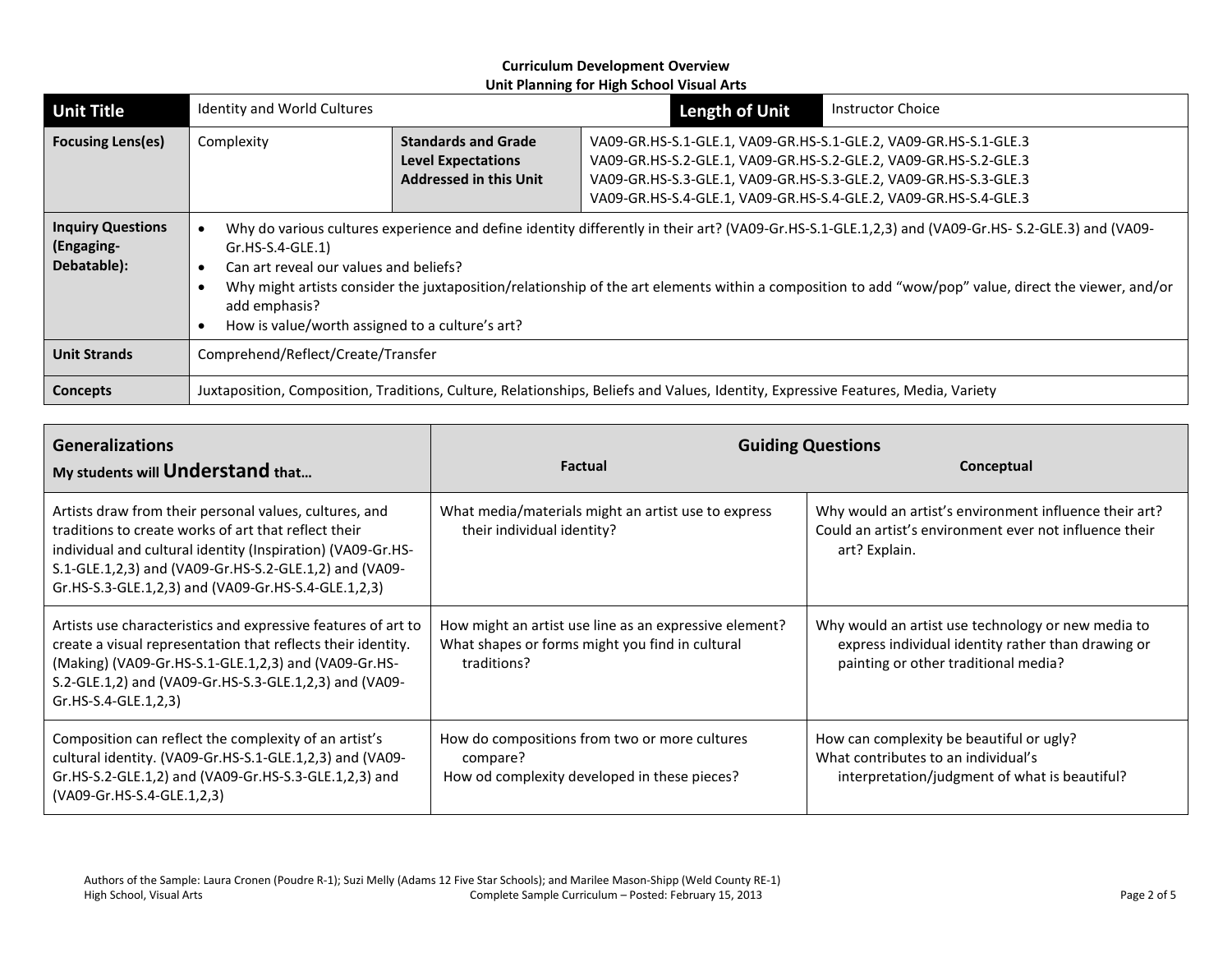| Artists juxtapose and/or alter cultural traditions and | How does Wei Wei (insert artist) challenge his (her) | How might an artist use juxtaposition between                              |
|--------------------------------------------------------|------------------------------------------------------|----------------------------------------------------------------------------|
| beliefs through a variety of media. (VA09-Gr.HS-S.1-   | cultural roots through art?                          | preconceived ideas/beliefs and artist intent to                            |
| GLE.1,2,3) and (VA09-Gr.HS-S.2-GLE.1,2) and (VA09-     | How does the above artist's work compare with other  | question perception?                                                       |
| Gr.HS-S.3-GLE.1,2,3) and (VA09-Gr.HS-S.4-GLE.1,2,3)    | artists such as Sally Mann?                          | Why might an artist's identity be different than that of<br>their culture? |

| <b>Critical Content:</b>                         |                                                                                                                                                                                                                                                                                                                                                                                                                                                                                                                                                                                                                                                                                                                                                                                                                                                                                                                                                        | <b>Key Skills:</b>                 |                                                                                                                                                                                                                                                                                                                                                                                                                                                                                                                                                                                                                                                                                                                                                                                                                                                                                                      |
|--------------------------------------------------|--------------------------------------------------------------------------------------------------------------------------------------------------------------------------------------------------------------------------------------------------------------------------------------------------------------------------------------------------------------------------------------------------------------------------------------------------------------------------------------------------------------------------------------------------------------------------------------------------------------------------------------------------------------------------------------------------------------------------------------------------------------------------------------------------------------------------------------------------------------------------------------------------------------------------------------------------------|------------------------------------|------------------------------------------------------------------------------------------------------------------------------------------------------------------------------------------------------------------------------------------------------------------------------------------------------------------------------------------------------------------------------------------------------------------------------------------------------------------------------------------------------------------------------------------------------------------------------------------------------------------------------------------------------------------------------------------------------------------------------------------------------------------------------------------------------------------------------------------------------------------------------------------------------|
| My students will <b>Know</b>                     |                                                                                                                                                                                                                                                                                                                                                                                                                                                                                                                                                                                                                                                                                                                                                                                                                                                                                                                                                        | My students will be able to $(Do)$ |                                                                                                                                                                                                                                                                                                                                                                                                                                                                                                                                                                                                                                                                                                                                                                                                                                                                                                      |
| $\bullet$<br>$\bullet$<br>$\bullet$<br>$\bullet$ | How to use characteristics and expressive features of art in new media and<br>technology. (VA09-Gr.HS-S.1-GLE.1,2,3) and (VA09-Gr.HS-S.2-GLE.1,2,3) and (VA09-<br>Gr.HS-S.3-GLE.1,2,3) and (VA09-Gr.HS-S.4-GLE.1,2,3)<br>How technology and new media can expand or personal voice. (Making) (VA09-<br>Gr.HS-S.1-GLE.1,2,3) and (VA09-Gr.HS-S.2-GLE.1,2,3) and (VA09-Gr.HS-S.3-<br>(3, GLE.1,2,3) and (VA09-Gr.HS-S.4-GLE.1,2<br>Techniques to create complex and meaningful compositions in a variety of media,<br>i.e. Media Arts- Digital Arts, Photography, Computer, Graphic Design, Film,<br>YouTube, Video. (Making) (VA09-Gr.HS-S.1-GLE.1,2,3) and (VA09-Gr.HS-S.2-<br>GLE.1,2,3) and (VA09-Gr.HS-S.3-GLE.1,2,3) and (VA09-Gr.HS-S.4-GLE.1,2,3)<br>How art functions as an agent of social and political change (VA09-Gr.HS-S.1-<br>GLE.1,2,3) and (VA09-Gr.HS-S.2-GLE.1,2,3) and (VA09-Gr.HS-S.3-GLE.1,2,3) and<br>(VA09-Gr.HS-S.4-GLE.1,2,3) |                                    | Use characteristics and expressive features of art to create a visual representation<br>that reflects identity. (Making) (VA09-Gr.HS-S.1-GLE.1,2,3) and (VA09-Gr.HS-S.2-<br>GLE.1,2,3) and (VA09-Gr.HS-S.3-GLE.1,2,3) and (VA09-Gr.HS-S.4-GLE.1,2,3)<br>Create art that reflects complexity of an artist's cultural identity. (Making &<br>Inspiration) (VA09-Gr.HS-S.1-GLE.1,2,3) and (VA09-Gr.HS-S.2-GLE.1,2,3) and (VA09-<br>Gr.HS-S.3-GLE.1,2,3) and (VA09-Gr.HS-S.4-GLE.1,2,3)<br>Discuss how artist challenge and/or alter cultural traditions and beliefs. (VA09-<br>Gr.HS-S.1-GLE.1,2,3) and (VA09-Gr.HS-S.2-GLE.1,2,3) and (VA09-Gr.HS-S.3-<br>(3, GLE.1,2,3) and (VA09-Gr.HS-S.4-GLE.1,2<br>Explain how art can be an agent of social and political change. (VA09-Gr.HS-S.1-<br>GLE.1,2,3) and (VA09-Gr.HS-S.2-GLE.1,2,3) and (VA09-Gr.HS-S.3-GLE.1,2,3) and<br>(VA09-Gr.HS-S.4-GLE.1,2,3) |

**Critical Language:** includes the Academic and Technical vocabulary, semantics, and discourse which are particular to and necessary for accessing a given discipline. EXAMPLE: A student in Language Arts can demonstrate the ability to apply and comprehend critical language through the following statement: *"Mark Twain exposes the hypocrisy of slavery through the use of satire."*

| A student in<br>can demonstrate the<br>ability to apply and comprehend critical language<br>through the following statement(s): |                                                                                                                                                                                                                                                                                                                                                   | Artists create compositions using technology and new media that reflects personal voice within a larger cultural<br>context.                      |  |
|---------------------------------------------------------------------------------------------------------------------------------|---------------------------------------------------------------------------------------------------------------------------------------------------------------------------------------------------------------------------------------------------------------------------------------------------------------------------------------------------|---------------------------------------------------------------------------------------------------------------------------------------------------|--|
| <b>Academic Vocabulary:</b>                                                                                                     | Beliefs and Values, Compositions, Traditions, Culture, Relationships, Identity, Perspective, Complexity, Technology, Social and Political Commentary,<br>Justify, Investigate, Debate, Analyze, Document, Research, Interpret, Context, Influence, Differentiate, Compare and Contrast, Historical Significance,<br>Articulate, Discern, Paradigm |                                                                                                                                                   |  |
| <b>Technical Vocabulary:</b><br>Illustrations, design                                                                           |                                                                                                                                                                                                                                                                                                                                                   | Expressive features and characteristics of art, composition, technology, new media, craftspersonship, technical ability, cliché, photojournalism, |  |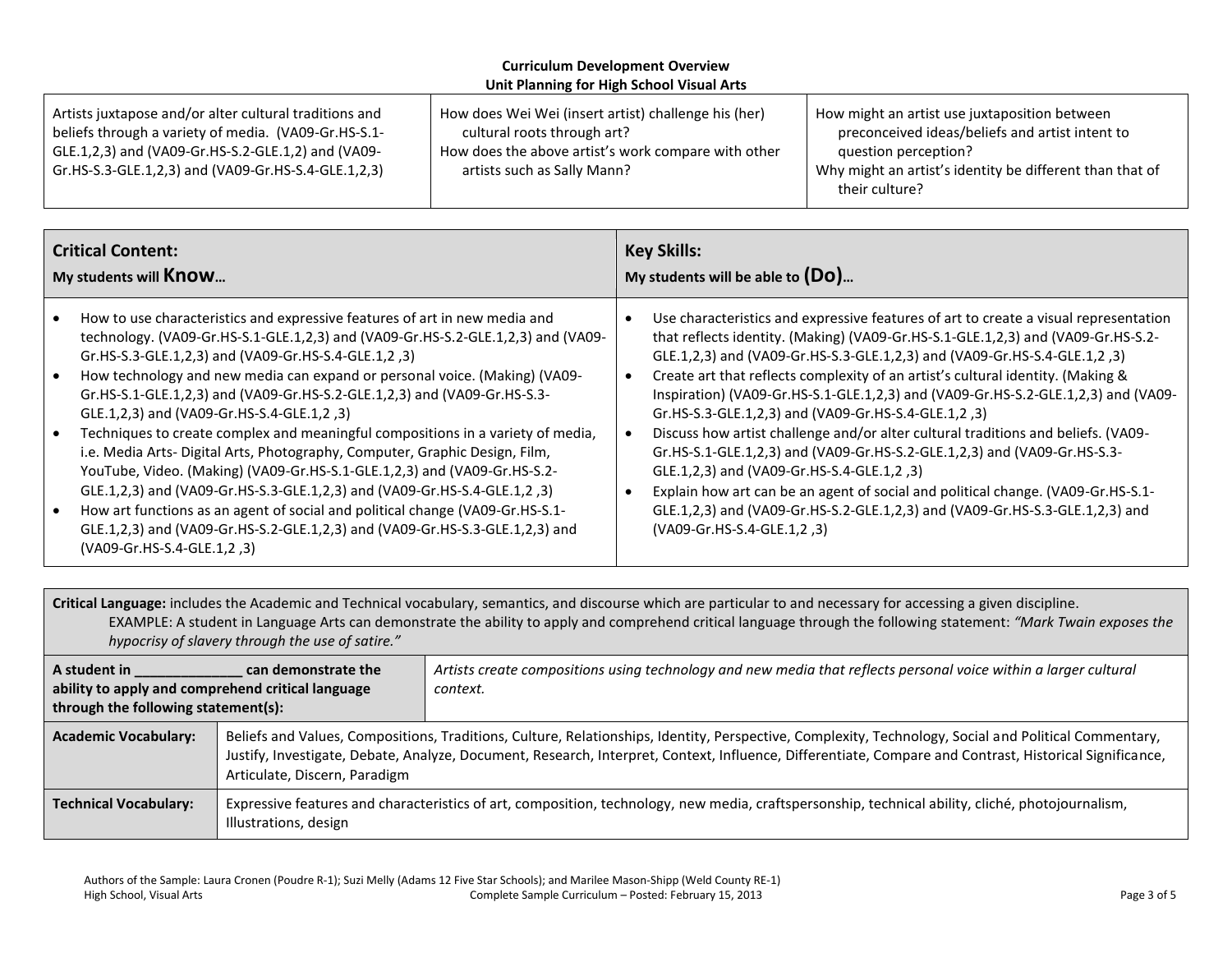| <b>Unit Title</b>                                     | Not Your Grandmother's Art, Aarrrgh It's Parroty!                                                                                                                                                                                                                                        |                                                                                          | <b>Length of Unit</b>                                                                                                                                                                                                                                                        | <b>Instructor Choice</b> |  |
|-------------------------------------------------------|------------------------------------------------------------------------------------------------------------------------------------------------------------------------------------------------------------------------------------------------------------------------------------------|------------------------------------------------------------------------------------------|------------------------------------------------------------------------------------------------------------------------------------------------------------------------------------------------------------------------------------------------------------------------------|--------------------------|--|
| <b>Focusing Lens(es)</b>                              | Transformation                                                                                                                                                                                                                                                                           | <b>Standards and Grade</b><br><b>Level Expectations</b><br><b>Addressed in this Unit</b> | VA09-GR.HS-S.1-GLE.1, VA09-GR.HS-S.1-GLE.2, VA09-GR.HS-S.1-GLE.3<br>VA09-GR.HS-S.2-GLE.1, VA09-GR.HS-S.2-GLE.2, VA09-GR.HS-S.2-GLE.3<br>VA09-GR.HS-S.3-GLE.1, VA09-GR.HS-S.3-GLE.2, VA09-GR.HS-S.3-GLE.3<br>VA09-GR.HS-S.4-GLE.1, VA09-GR.HS-S.4-GLE.2, VA09-GR.HS-S.4-GLE.3 |                          |  |
| <b>Inquiry Questions</b><br>(Engaging-<br>Debatable): | How does parody impact the viewer's interpretation of a work of art? (VA09-Gr.HS-S.1-GLE.1,2,3) and (VA09-Gr.HS-S.2-GLE.3) and (VA09-Gr.HS-S.2-GLE.3)<br>GLE.1<br>What is the importance of intent when making an artwork?<br>How is playful exploration important when expanding ideas? |                                                                                          |                                                                                                                                                                                                                                                                              |                          |  |
| <b>Unit Strands</b>                                   | Comprehend/Reflect/Create/Transfer                                                                                                                                                                                                                                                       |                                                                                          |                                                                                                                                                                                                                                                                              |                          |  |
| <b>Concepts</b>                                       | Juxtaposition, Symbol, Parody, Technique, Play/Exploration, Transition, Space/Time/Energy, Form, Risk, Process, Reform, Challenge, Transform                                                                                                                                             |                                                                                          |                                                                                                                                                                                                                                                                              |                          |  |

| <b>Generalizations</b><br>My students will Understand that                                                                                                                                                                            | <b>Factual</b>                                                                                                                              | <b>Guiding Questions</b><br>Conceptual                                                                                                                                                                    |  |
|---------------------------------------------------------------------------------------------------------------------------------------------------------------------------------------------------------------------------------------|---------------------------------------------------------------------------------------------------------------------------------------------|-----------------------------------------------------------------------------------------------------------------------------------------------------------------------------------------------------------|--|
| Symbols exist throughout all content areas in the form of<br>space/time/ energy. (VA09-Gr.HS-S.1-GLE.1,2,3) and<br>(VA09-Gr.HS-S.2-GLE.1,2,.3) and (VA09-Gr.HS-S.3-<br>GLE.1,2,3) and (VA09-Gr.HS-S.4-GLE.1, 2,3)                     | What are some symbols within an artwork and their<br>meanings?<br>Who is an artist who uses symbol in artwork?<br>What is viral?            | Where do new symbols originate?<br>Who ascribes meaning to symbols?<br>What might be a tipping point that would cause a symbol<br>to become viral?<br>How can art transform/transition or reform beliefs? |  |
| Artists' change/transition/reform existing images, objects<br>and/or symbols to create parody. (VA09-Gr.HS-S.1-<br>GLE.1,2,3) and (VA09-Gr.HS-S.2-GLE.1,2,.3) and (VA09-<br>Gr.HS-S.3-GLE.1,2,3) and (VA09-Gr.HS-S.4-GLE.1, 2,3)      | What is parody?<br>What are examples of parody across disciplines?<br>What are examples of parody and humor from different<br>time periods? | Who decides what is humorous?<br>How is humor used in society?<br>Why would an artist choose to use humor to transform<br>the meaning of an image or symbol?                                              |  |
| Artists use playful exploration and take risks to develop<br>new artistic techniques and processes. (VA09-Gr.HS-S.1-<br>GLE.1,2,3) and (VA09-Gr.HS-S.2-GLE.1,2,.3) and (VA09-<br>Gr.HS-S.3-GLE.1,2,3) and (VA09-Gr.HS-S.4-GLE.1, 2,3) | What are some risks artists take (i.e. Sandy Skoglund in<br>her first installations)?<br>What risks do students take in an art class?       | How could a perceived failure become a learning<br>experience and potentially a success?<br>Why is risk-taking important?<br>How do individuals calculate risk?                                           |  |
| Artistic parody challenges and can transform individual,<br>societal, and cultural beliefs. (VA09-Gr.HS-S.1-GLE.1,2,3)<br>and (VA09-Gr.HS-S.2-GLE.1,2,.3) and (VA09-Gr.HS-S.3-<br>GLE.1,2,3) and (VA09-Gr.HS-S.4-GLE.1, 2,3)          | What beliefs are revealed and challenged in an artist's<br>work, e.g. Grant Wood's American Gothic?                                         | Why would an artist choose to challenge/alter beliefs<br>through parody?<br>Why might an artist values or beliefs be different than<br>that of the prevailing culture?                                    |  |